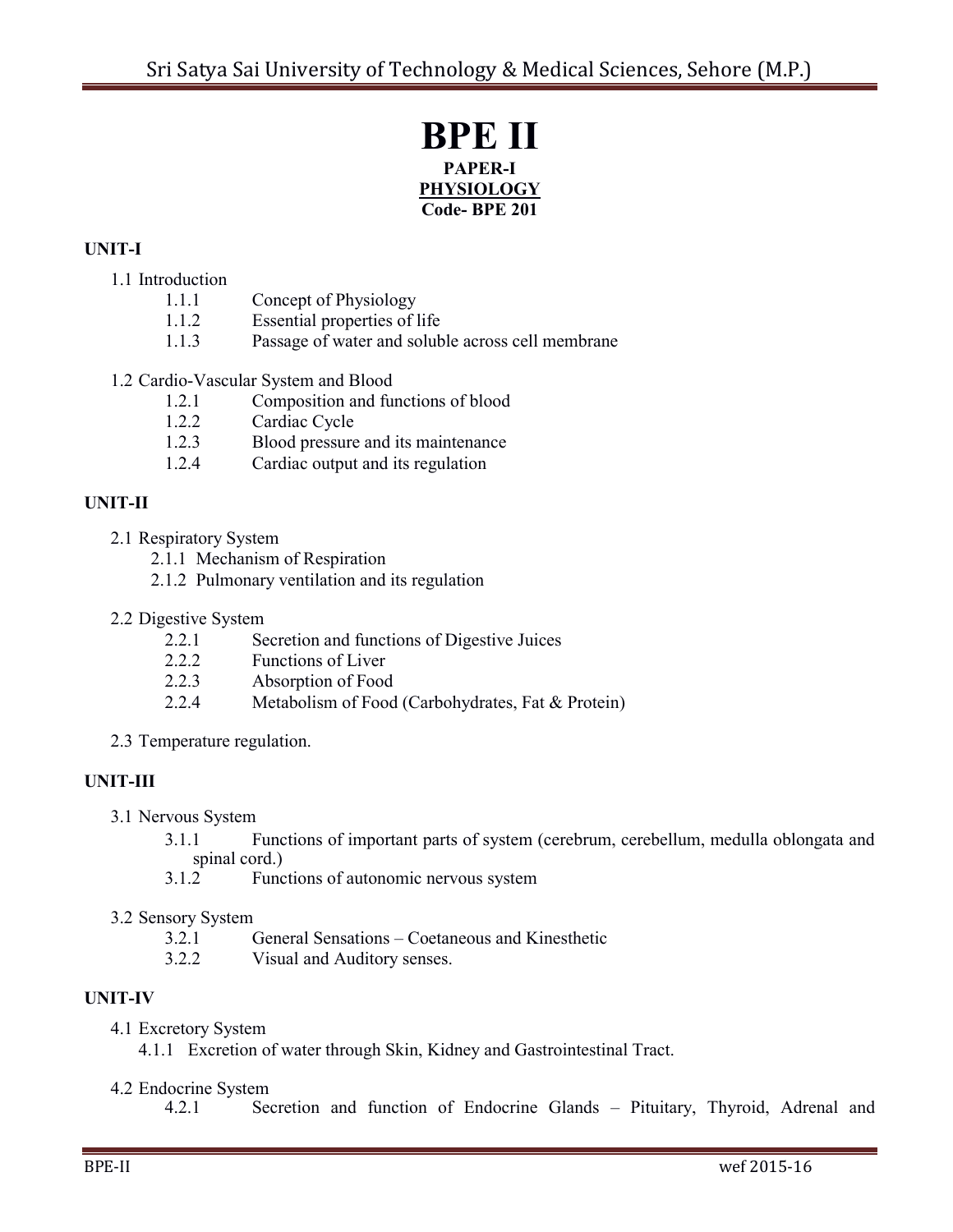Pancreas.

## 4.3 Reproductive System

- 4.3.1 Introduction to Physiology of human reproduction.
- 4.3.2 Transmissions of hereditary characteristics.

## **UNIT-V**

- 5. Physiology of Exercise
	- 5.1 Physiological concept of Health and Fitness.
	- 5.2 Effect of exercise on Circulatory, Respiratory and Muscular Systems.
	- 5.3 Changes during Muscular Contraction.
	- 5.4 Nervous control of Muscular activity.
	- 5.5 Training, Conditioning and Warm-up.
	- 5.6 Oxygen Debt, Second Wind, Stitch and Cramp.

## **REFERENCES**

Pearce, E.C. Anatomy and Physiology for nurses (Faber Ltd. : London 1962)

Guyton, A.C. Function of the Human Body (W.B. Saunders Co., London)

Srivastava, and et.al. Text book of Practical Physiology (Scientific Book Agency; Calcutta)

Maxhouse and Miller Physiology of Exercise (The C.V. Mosby Company, St. Louis)

Karpovich and Sinuer Physiology of Muscular Activity (W.B. Saunders Company, London)

Mathew, D.K. and Fox, E.L. Physiological basis of Physical Education and Athletics (W.B. Saunders Co., Philadelphia, 1976)

Mcardle, Katch &Katch, Exercise Physiology (Forth Edition) Williams & Wilkins - 1996

Richard W. Bowers & The late Edward L Fox, Sports Physiology, (Thirdded ) W.m.C. Brown Publishers, 1992.

David H. Clarke, Exercise Physiology, 1975 by Prentice Hall inc.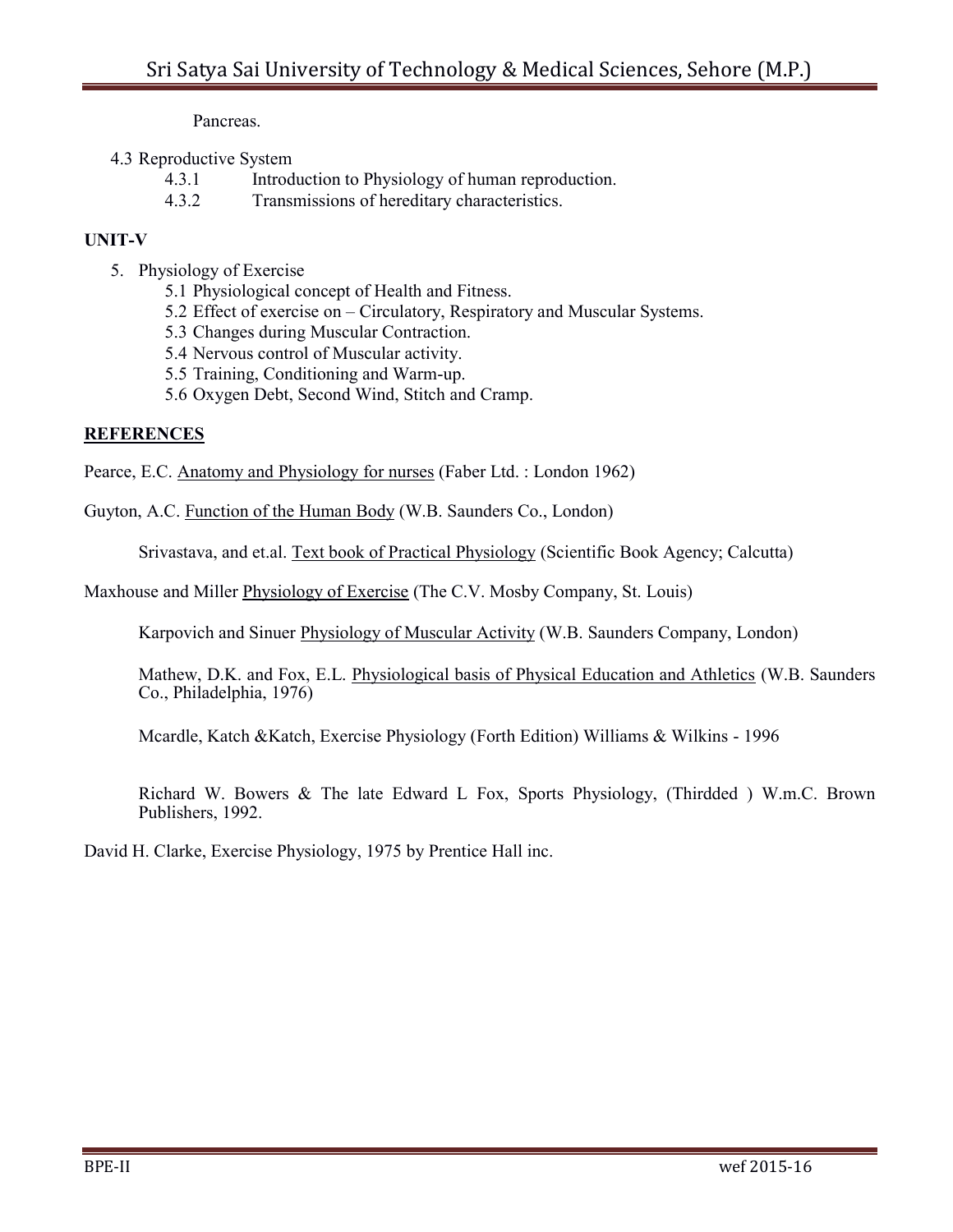#### **BPE-II PAPER-II HEALTH EDUCATION Code-BPE 202**

## **UNIT-I**

## 1.1 Health

- 1.1.1 Concept of Health
- 1.1.2 Dimensions of Health
- 1.1.3 Spectrum of Health
- 1.1.4 Positive Health
- 1.1.5 Determinants of Health

## 1.2 Health Education

- 1.2.1 Concept, aims objectives and Scope
- 1.2.2 Principles of Health Education
- 1.2.3 Methods of Communication in Health Education

## **UNIT-II**

- 2.1 Health Problems
	- 2.1.1 Communicable and non-communicable diseases
	- 2.1.2 Nutrition
	- 2.1.3 Environmental sanitation
	- 2.1.4 Medical care
	- 2.1.5 Population
- 2.2 An Introduction to Organizational and Administrative set-up of Health System in India
	- 2.2.1 National level
	- 2.2.2 State Level
	- 2.2.3 District Level
- 2.3 Steps of Planning of Health Education Programme

## **UNIT-III**

- 3.1 Personal and Environmental Hygiene
	- 3.1.1 Care of skin, mouth, nails, clothing, bathing etc.
	- 3.1.2 Importance of rest sleep and exercise.
- 3.2 Community Health
	- 3.2.1 Brief account of housing, water supply, sewage and refuse Disposal.
- 3.3 School Health Service:
	- 3.3.1 Common Health Problems
	- 3.3.2 Objectives of School health service
- 3.4 Aspects of School Health Service:
	- 3.4.1 Health Appraisal.
	- 3.4.2 Remedial Measures and Follow-up
	- 3.4.3 Prevention of Communicable Diseases
	- 3.4.4 Healthful School Environment
	- 3.4.5 Nutritional Services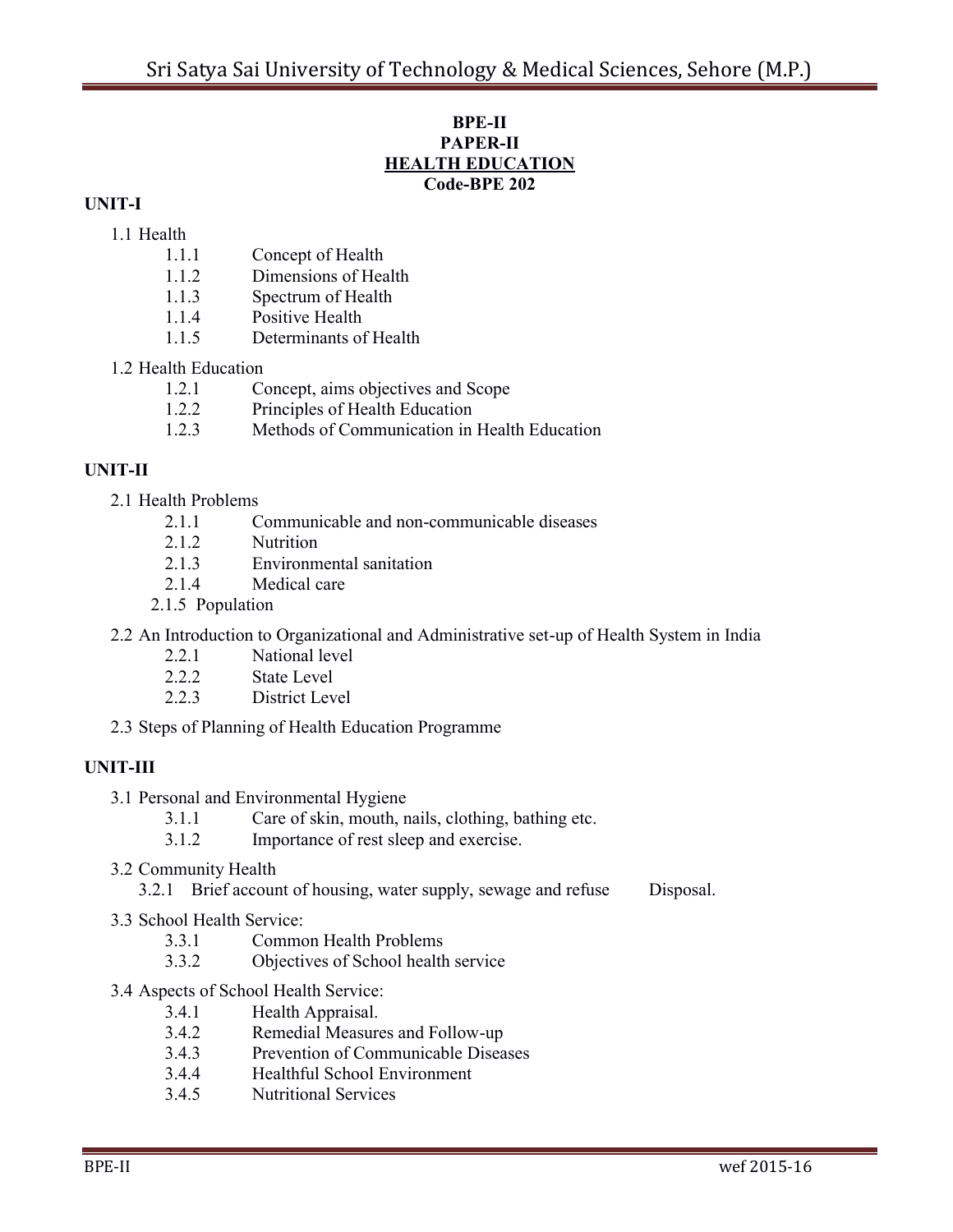- 3.4.6 First Aid and Emergency Care
- 3.4.7 Eye Health Service
- 3.4.8 Health Education
- 3.4.9 Education of Handicapped Children
- 3.4.10 School Health Records.

## **UNIT-IV**

- 4. Nutrition
	- 4.1 Classification of foods
	- 4.2 Proximate principles and role of various nutrients
	- 4.3 Balanced diet
	- 4.4 Balanced diet for Indian School Children
	- 4.5 Malnutrition, Adulteration of Food

## **UNIT-V**

- 5.1 Family planning
	- 5.1.1 Concept, need and importance
	- 5.1.2 Role of Health Education in family
- 5.2 Sex Education
	- 5.2.1 Concept need and importance of sex education at school level
- 5.3 National Health Programme in India (Brief description)
	- 5.3.1 NMEP (National Malaria Eradication Programme).
	- 5.3.2 DDCP (Diarrhea Diseases Control Programme).
	- 5.3.3 National TB Control Programme
	- 5.3.4 STD Control Programme
	- 5.3.5 NFPF National Family Planning Programme.
- 5.4 International Health Agencies:
	- 5.4.1 WHO
	- 5.4.2 UNICEF
	- 5.4.3 UNDP

## **REFERENCES**

- Bucher, Charles A. "Administration of Health and Physical Education Programme". Delbert, Oberteuffer, et. Al. "The School Health Education"
- Ghosh, B.N. "Treaties of Hygiene and Public Health".
- Hanlon, John J. "Principles of Public Health Administration".2003
- Park, J.E. and Park, K. "Text-Book of preventive and social medicine" 2002 Turner, C.E. "The School Health and Health Education".
- Turner, G.L. "Personal and Community Health".
- Moss and et. At. "Health Education" (National Education Association of U.T.A.) Nemir A. "The School Health Education" (Harber and Brothers, New York). Edlin, Golanty and Brown,
- Health and wellness (Joines and Bartlett  $(5^{th} \& 7^{th}$  Edition) Publishers, London)2002
- Frank H. Walter H., Turners School Health Education, The C.V. Mosby Company, Saint Louis-1976.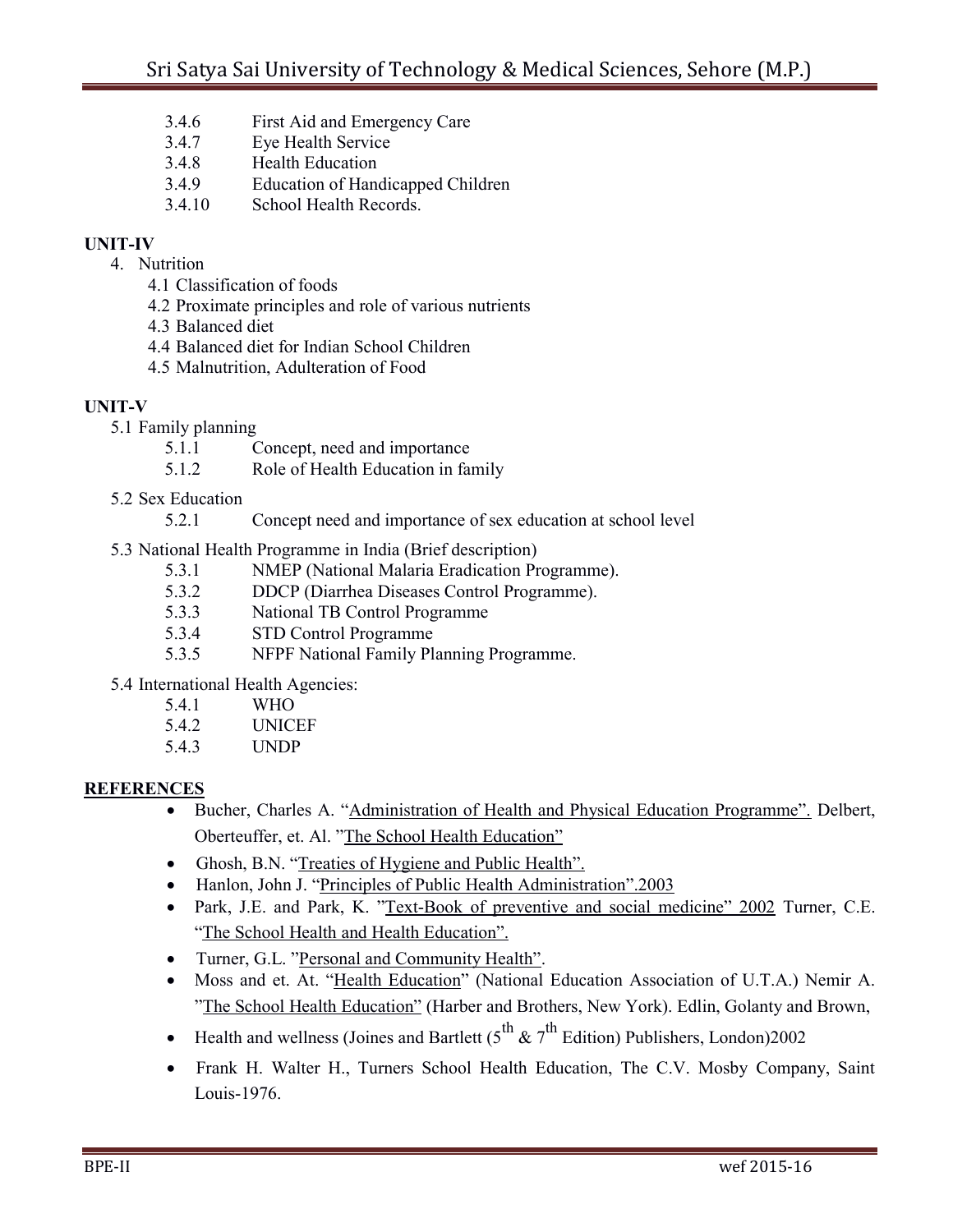#### **BPE - II PAPER-III INTRODUCTION TO SOCIAL SCIENCE Code-BPE - 203**

## **UNIT-I**

- 1. Meaning & Definitions of Sociology:
	- 1.1 Scope and Method of Sociology, relationship of Sociology with other social science, Introduction to Sports Sociology;
	- 1.2 Society, Community, Association, Institutions, Customs;
	- 1.3 Man as a Social animal;
	- 1.4 Effect of various social forces heredity and environment on personality development;
	- 1.5 Origin and growth of culture.

## **UNIT-II**

- 2. Social Structure, Organization and Institutions:
	- 2.1 Socialization, social codes and social control, groups (primary and secondary, crowds and public, family, kinship and marriage;
	- 2.2 Social stratification, social class and caste, social mobility;
	- 2.3 Economical and political institutes for society;
	- 2.4 Cultural and religious institutions;
	- 2.5 Concept, factors and process of socio-cultural changes.

#### **UNIT-III**

- 3. Main Features of Indian Society and Rural Scene:
	- 3.1 Demographic profile, social elements;
	- 3.2 Religions pluralism Hindu, Muslim, Christian and Tribal;
	- 3.3 Linguistic Pluralism;
	- 3.4 Indian policy secularism, democracy, social justice;

#### **UNIT-IV**

- 4. Indian Rural Scene:
	- 4.1 Indian village, rural family, rural education;
	- 4.2 Indian village community, rural stratification;
	- 4.3 Community development projects and Panchayati-Raj;
	- 4.4 Trends in Rural change.

## **UNIT-V**

- 5. Sport and Society:
	- 5.1 Meaning and definition of sport sociology;
	- 5.2 Sport as a social occurrence;
	- 5.3 Socialization through games and sports;
	- 5.4 Relationship between family and sport participation;
	- 5.5 Relationship between politics and sports;
	- 5.6 Social Stratification and sports;
	- 5.7 Sports as a social phenomenon.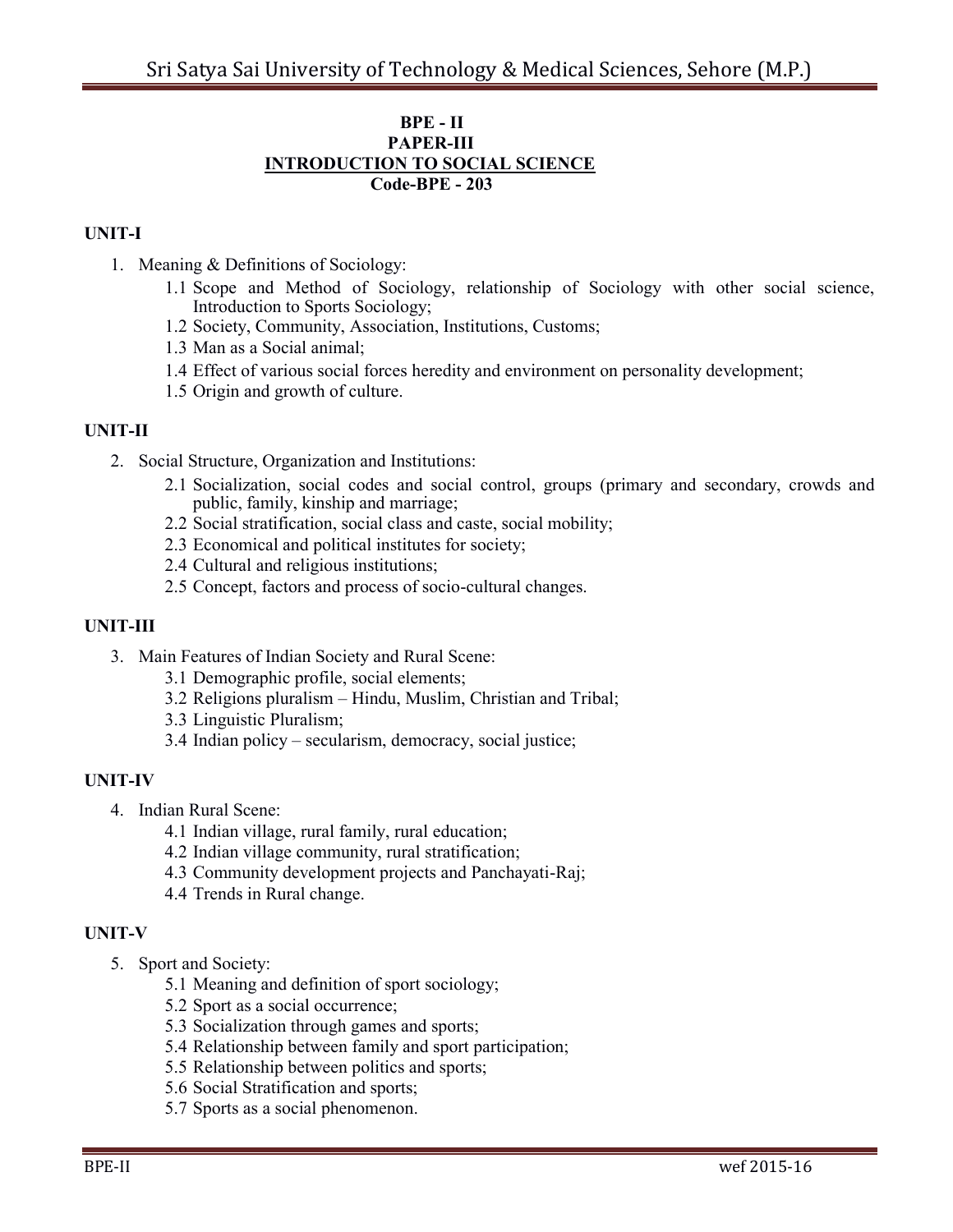## **REFERENCE BOOKS**

Iyec, Mac. R.M. and Page Charles H. Society (London: McMillan & C., 1974).

Ogburn, William F. and Nimkoff, Meyer F., Hand Book of Sociology (New Delhi : Eurasia Publishing House Ltd., 1972).

Loy, Lohn W. Dr. and Kenyon, Gerald S. Sports Culture and Society (Philadelphia : The MacMillan Co. 1969).

Brailsford Dennis Sports and Society, (London- Routledge and Kegan Paul 1969).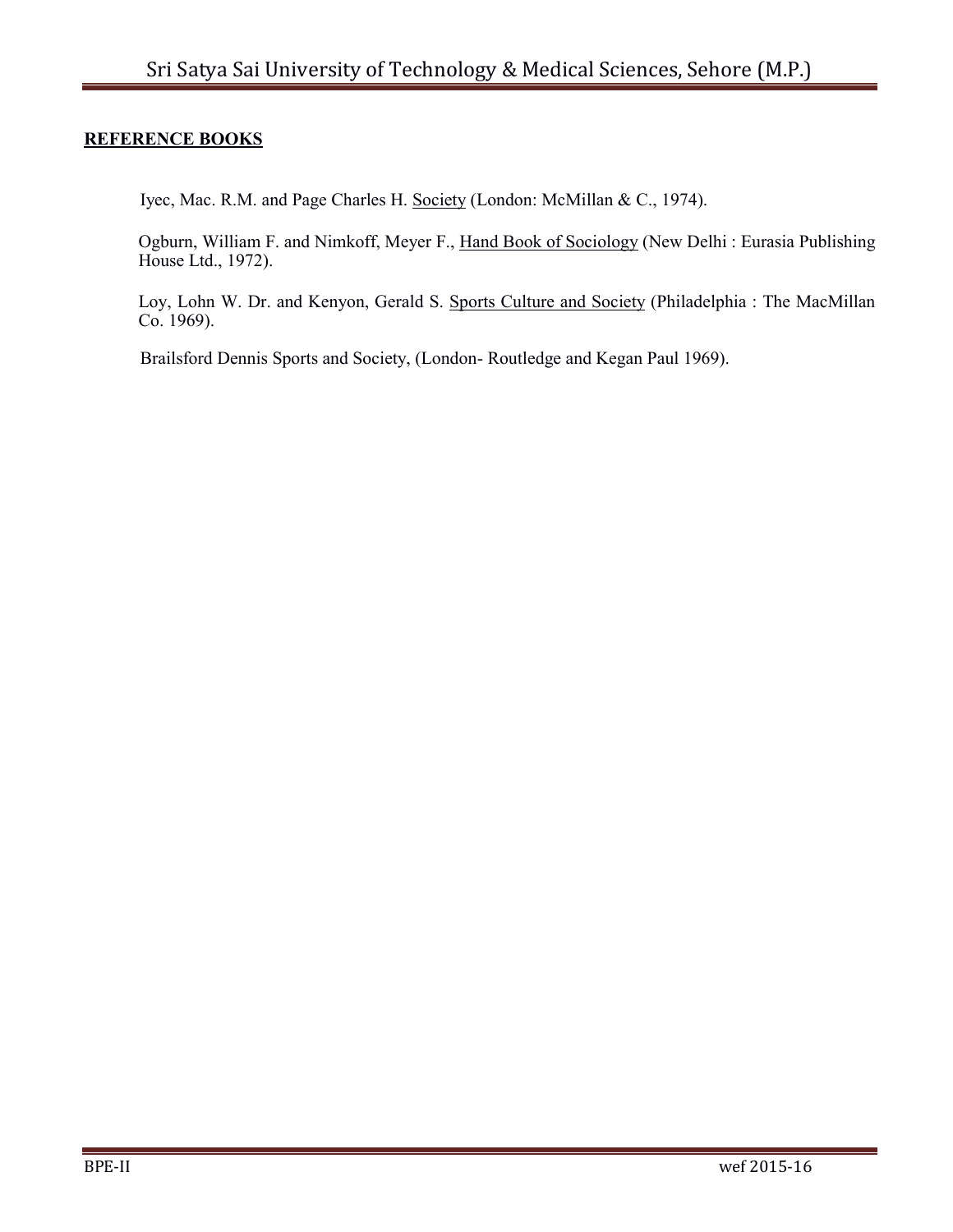#### **BPE-II PAPER-IV EDUCATIONAL PSYCHOLOGY CODE-BPE 204**

## **UNIT-I**

- 1. Introduction:
	- 1.1 Meaning definition and nature of Psychology and Educational Psychology.
	- 1.2 Psychology as a Science;
	- 1.3 Branches of Psychology;
	- 1.4 Importance of Psychology in Education with special reference to Physical Education.

## **UNIT-II**

- 2.1 Growth and Development:
	- 2.1.1 Meaning of growth and development;
	- 2.1.2 Physical, Mental, Social and Language development during following stages:
		- 2.1.2.1 Early childhood
		- 2.1.2.2 Middle childhood
		- 2.1.2.3 Late childhood
		- 2.1.2.4 Adolescences
- 2.2 Individual Differences:
	- 2.2.1 Meaning of the term Individual Difference;
	- 2.2.2 Heredity and Environment as causes of Individual Differences;
		- 2.2.3 Interaction of Heredity and Environment.
		- 2.2.4 Other causes of individuals differences.

## **UNIT-III**

- 3. Learning
	- 3.1 Meaning definition and nature of Learning.
	- 3.2 Meaning of following theories of learning and their implications:
		- 3.2.1 Trial & Error Theory
		- 3.2.2 Conditioned Reflex Theory.
		- 3.2.3 Gestalt/Insight Theory,
	- 3.3. Principles/Laws of Learning.
	- 3.4 Factors affecting Learning.
	- 3.5 Learning Curve.
	- 3.6 How to over come plateau in learning.
	- 3.7 Meaning and Conditions of Transfer of Training.

## **UNIT-IV**

- 4.1 Motivation and Emotion:
	- 4.1.1 Meaning of Motivation;
		- 4.1.2 Concept of need, drive, motive, incentive and achievement.
		- 4.1.3 Types of Motivation;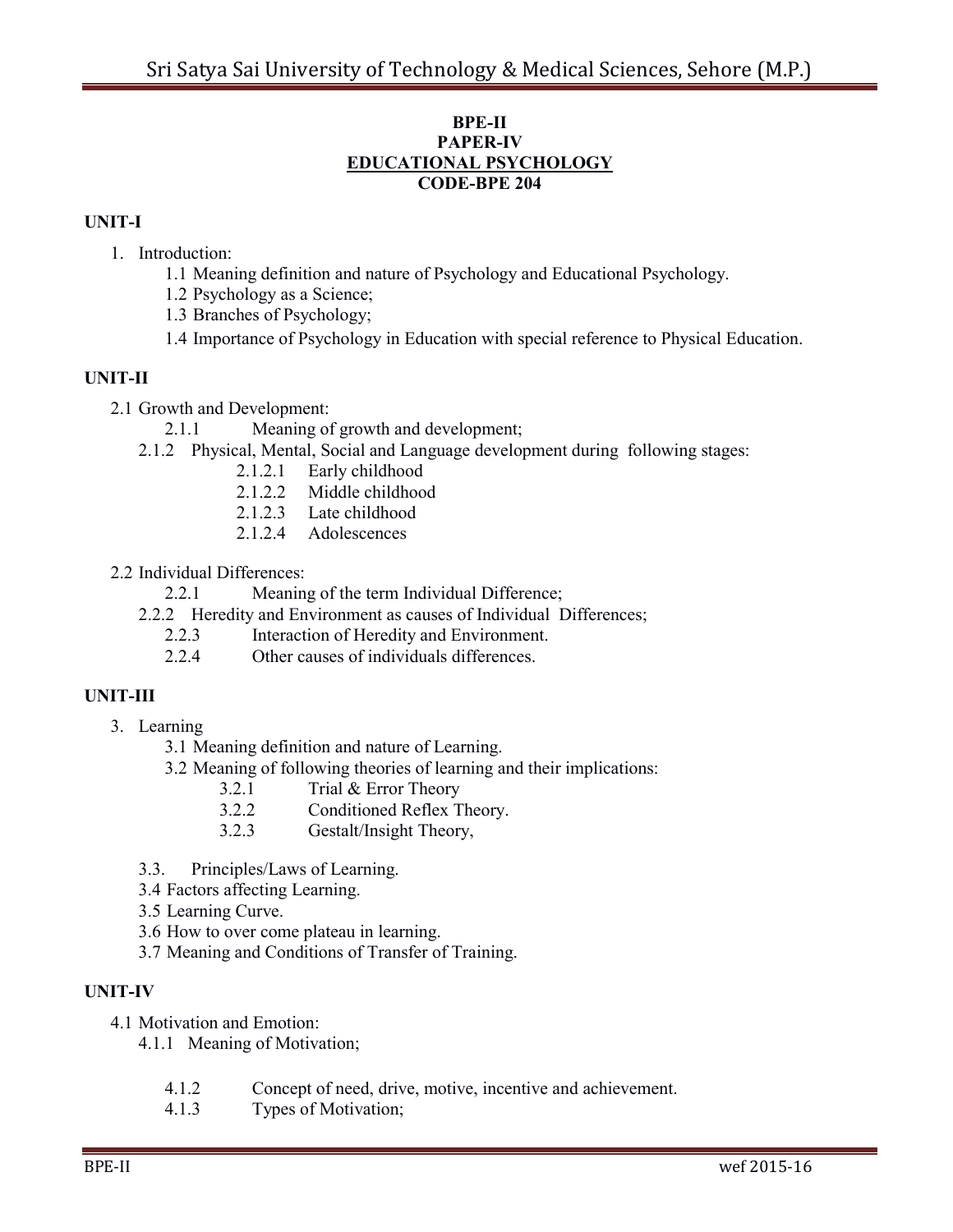4.1.4 Role of Motivation in teaching physical activities.

### 4.2 Emotion:

- 4.2.1 Meaning and nature of Emotion.
- 4.2.2 Types of Emotion;
- 4.3 Personality and Memory:
	- 4.3.1 Meaning and nature of Personality;
	- 4.3.2 Dimensions of Personality;
	- 4.3.3 Definition of Memory;
	- 4.3.4 Types of Memory;
	- 4.3.5 Meaning of Forgetting.
	- 4.3.6 Reasons of Forgetting

## **UNIT-V**

- 5. Introduction to Sports Psychology
	- 5.1 Meaning and area/scope of sports psychology.
	- 5.2 Importance of sports psychology for Physical educationist"s coaches and players.
	- 5.3 Motor characteristics development and its important and its importance in sports.
	- 5.4 Personality and sports performance.
	- 5.5 Problems of motivation in sports.
	- 5.6 Completion anxiety and its causes.

## **REFERENCES**

Gates, A.I. at. al. Educational Psychology (Macmillan Co. N.Y., 1957)

Lindgram, H.E. Advanced Educational Psychology in the classroom

Kuppnswami, B. Advanced Educational Psychology (Sterling Publishers Pri, Ltd., 1974)

Oxendine, J.B. Psychology and Motor Learning (Engle wood cliffs, : New Jersey, 1968)

Dr. M.L. Kamlesh, "Psychology of Physical Education of Sports" metropolitan, New Delhi 1983

Jack H. Liewellyn, Judy A. Bluckeve, Pscyhology of Coaching: Theory and application Surjeet Publication, Delhi 1982.

Runier Martens: Coaches Guide to Sports Psychology: Human Kinetics, 1987.

Sameran Chakraborty"Sports Psychology" Sports Publication Delhi 1998.

Jean M. Williams, Editor, "Applied Sports Psychology personal growth to PeakPerformance.: May field Publishing company, Randon 1992.

S.R. Gangopadhyay, "Sports Psychology" S.R. Gangopadhyay Gwalior, 2002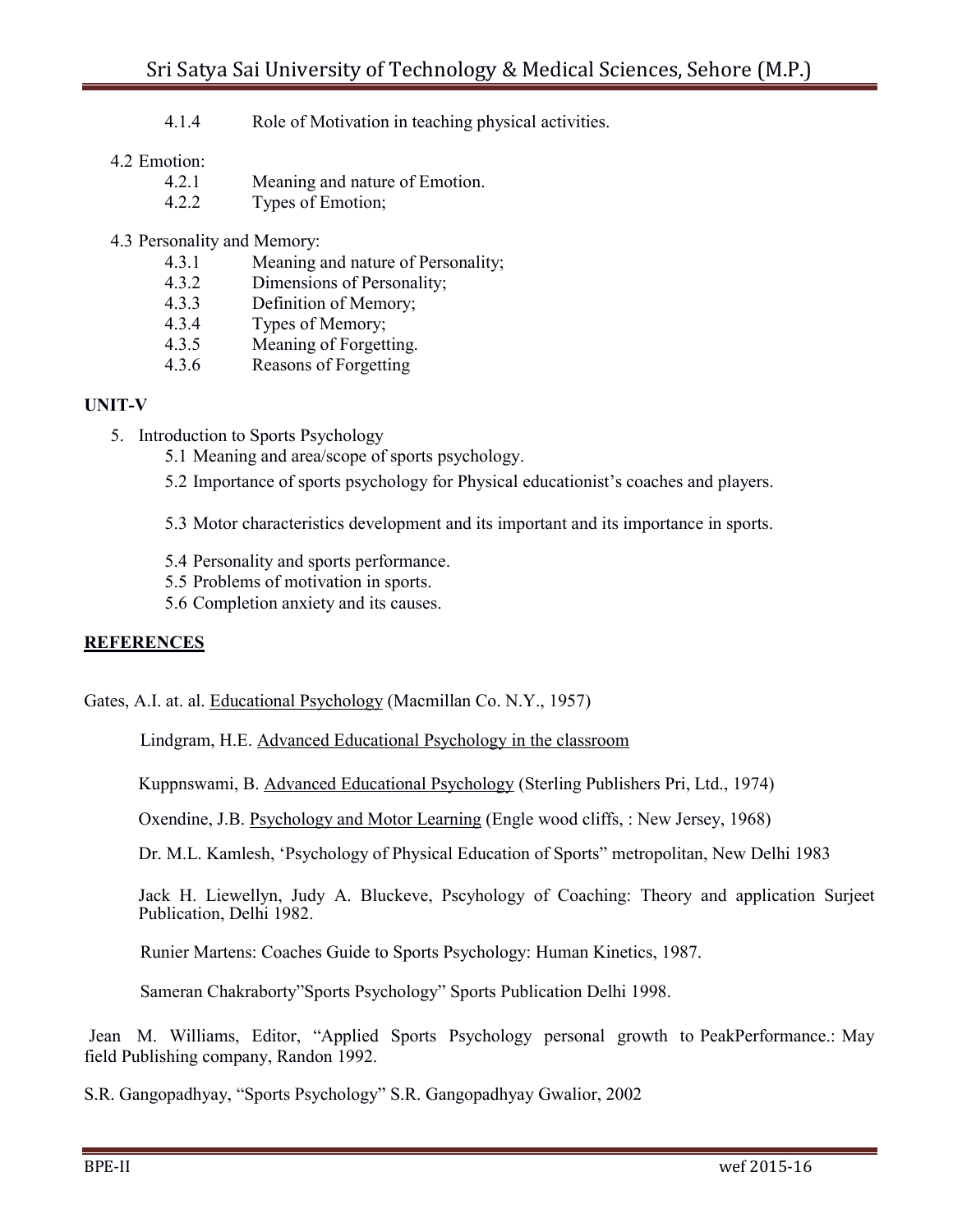S.K. Mangal, "Psychological Foundations of Education",Parkash Brothers Ludhiana.

Alderman,"Psychological Behaviour in Sports" W.B. Saunders Company, London.1974

R. John M. Silva III Roberts Weinberg."Psychogical Foundation of Sports., Human Kinetics,1984

Gyln.C. Roberts, Kevin S. Spink, Cynthial Pemberton:Learnny Experiences in Sports Psychology."Human Kinetics.

Larrym Leith, "The Psychology of Coaching Teams Sports", Sport Books Publisher, Canada-203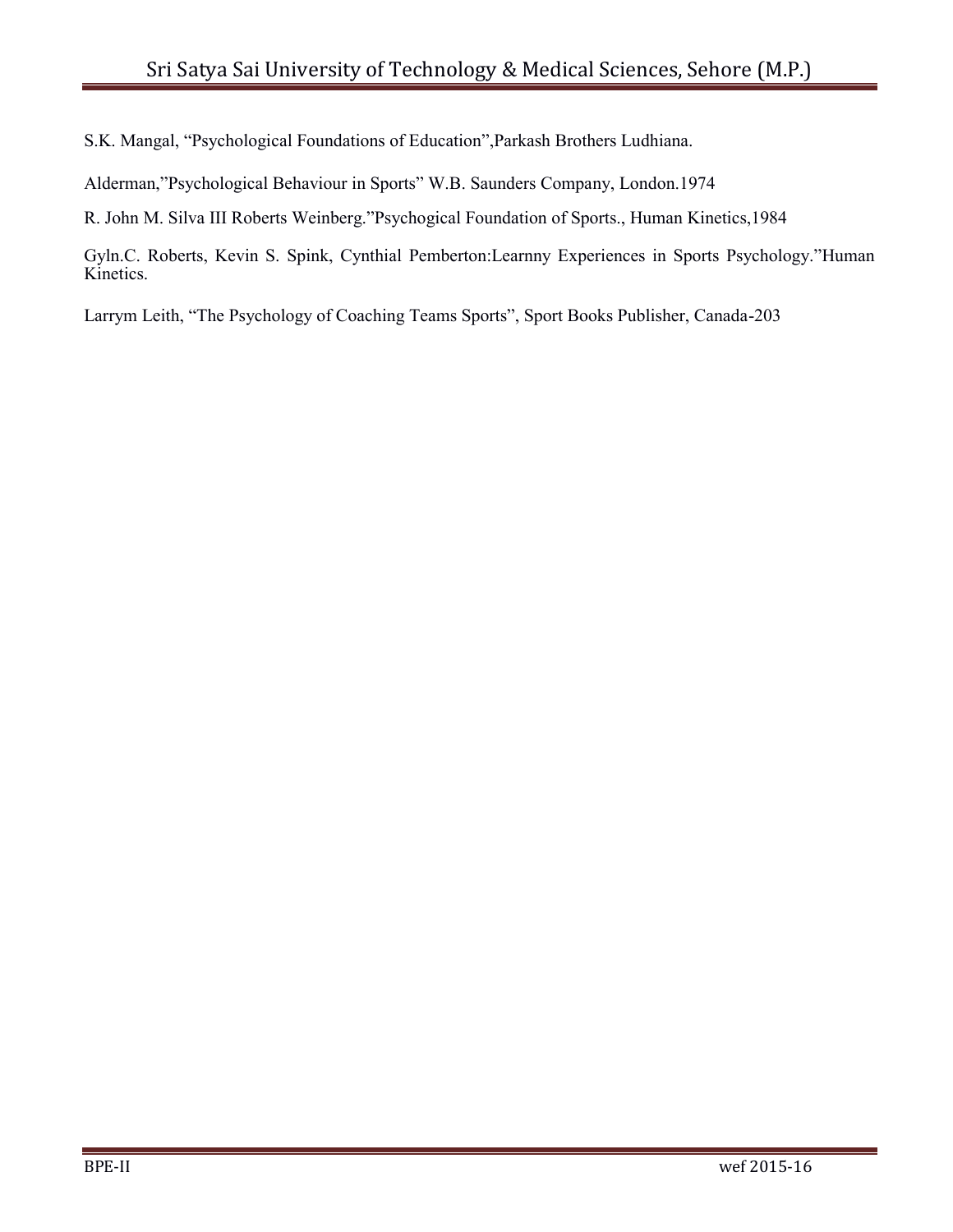## **PAPER-V KINESIOLOGY Code-BPE 205**

## **UNIT-I**

- 1.1 Introduction to Kinesiology
	- 1.1.1 Definition
	- 1.1.2 Objectives of Kinesiology
	- 1.1.3 Role of Kinesiology in Physical Educations.
	- 1.1.4 Brief History with important contributions of Aristotle, Leonard Da Vinci, Alfonso Borate, Weber Brothers, and Benjamin Duchene.
- 1.2.Fundamental concepts of following terms with their application to the human body. 1.1.1 Axes and Planes
	- 1.2.2 Center of Gravity
	- 1.2.3 Line of Gravity

## **UNIT-II**

- 2.1 Anatomical and Physiological Fundamentals
	- 2.1.1 Classification of Joints and Muscles
	- 2.1.2 Terminology of Fundamental Movements
	- 2.1.3 Types of Muscle Contractions
	- 2.1.4 Angle of Pull
- 2.2 Kinesiology of joints
	- 2.2.1 two-joint muscles
	- 2.2.2 Roles in which muscles may act.
	- 2.2.3 All or None Law.
	- 2.2.4 Reciprocal Innovation.

## **UNIT-III**

- 3.1 Upper Extremity
	- 3.1.1 Major characteristics of Joints.
	- 3.1.2 Location and action of major muscles acting at the following joints:
		- 3.1.2.1 Shoulder
		- 3.1.2.2 Elbow
		- 3.1.2.3 Wrist

## 3.2 Lower Extremity

- 3.2.1 Major characteristics of joints.
- 3.2.2 Location and action of major muscles acting at the following joints:
	- 3.2.2.1 Hip
	- 3.2.2.2 Knee
	- 3.2.2.3 Ankle and Foot